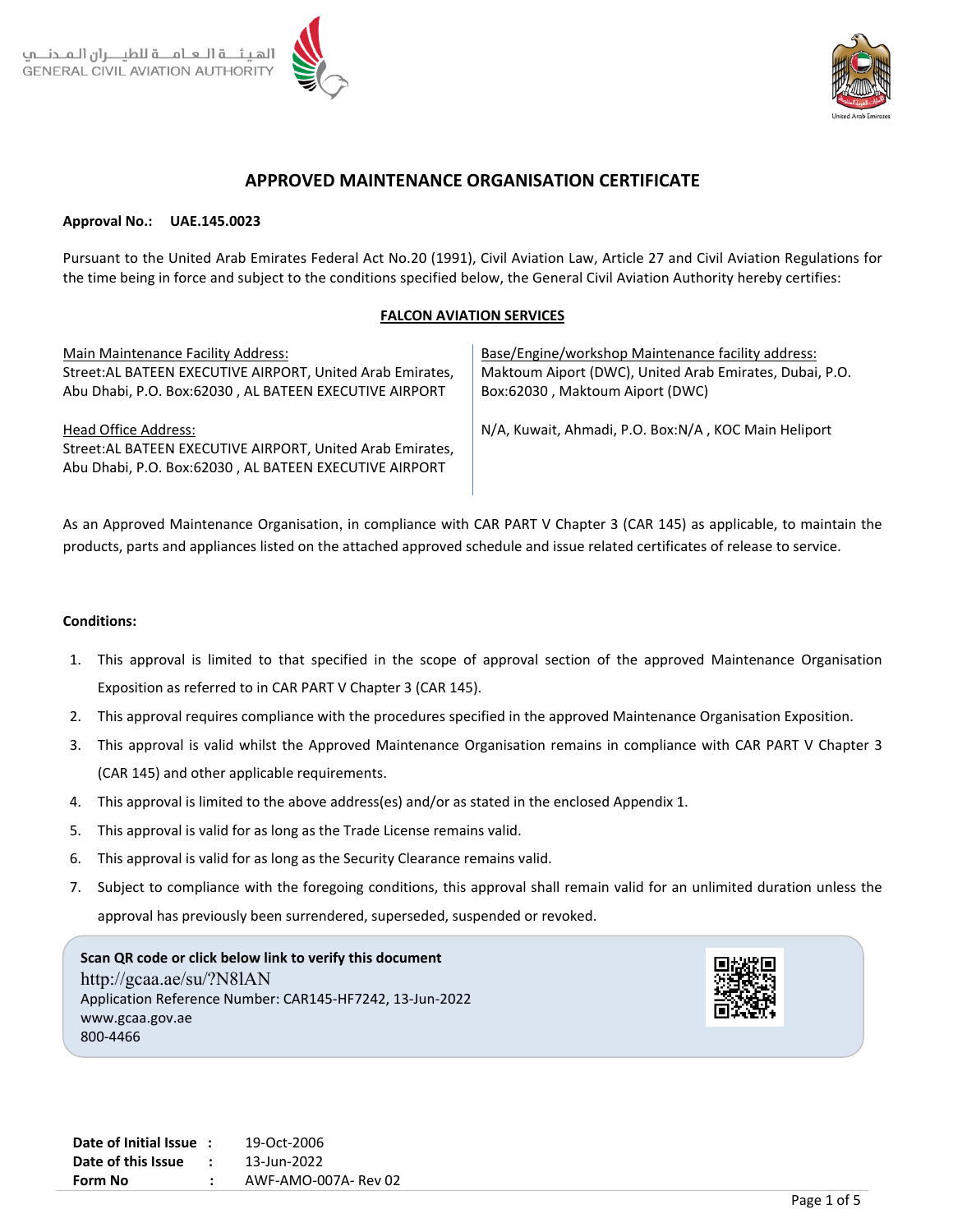



# **APPROVAL SCHEDULE**

| <b>Aircraft Rating</b>       |                                                                |              |              |  |  |  |  |  |  |
|------------------------------|----------------------------------------------------------------|--------------|--------------|--|--|--|--|--|--|
| <b>RATING</b>                | <b>LIMITATION</b>                                              | <b>BASE</b>  | <b>LINE</b>  |  |  |  |  |  |  |
| A1 - Aeroplane above 5700 Kg | Bombardier BD-700-1A10 (RR BR700-710)                          | $\mathsf{x}$ | X            |  |  |  |  |  |  |
|                              | Bombardier DHC-8-400 (PWC PW150)                               | $\mathsf{X}$ | $\mathsf{X}$ |  |  |  |  |  |  |
|                              | Embraer EMB-135/145 (RR Corp AE3007A)                          | X            | X            |  |  |  |  |  |  |
|                              | Embraer ERJ-190ECJ (GE CF34)                                   | $\mathsf{X}$ | $\mathsf{X}$ |  |  |  |  |  |  |
|                              | Gulfstream GIV-X (G450) (RR Tay Mark 611-8)                    | X            | X            |  |  |  |  |  |  |
|                              | Gulfstream GV-SP (G550) (RRD BR700-710)                        | $\mathsf{X}$ | $\mathsf{X}$ |  |  |  |  |  |  |
| A3 - Helicopters             | Agusta A109 series (PWC PW206/207)                             | $\mathsf{X}$ | $\mathsf{X}$ |  |  |  |  |  |  |
|                              | Agusta AW169 (PWC PW210)                                       | $\mathsf{X}$ | $\mathsf{X}$ |  |  |  |  |  |  |
|                              | Agusta AW189 (GE CT7-2E1)                                      | $\mathsf{X}$ | $\mathsf{X}$ |  |  |  |  |  |  |
|                              | Airbus Helicopter EC 130 series (Turbomeca<br>Arriel 2 series) | X            | $\mathsf{X}$ |  |  |  |  |  |  |
|                              | Bell 412 (PWC PT6T)                                            | $\mathsf{x}$ | $\mathsf{x}$ |  |  |  |  |  |  |
|                              | Bell 505 (Turbomeca Arrius 2R)                                 |              | X            |  |  |  |  |  |  |

Notes:

- Base maintenance approvals are limited to the stations referred on the Appendix I to this certificate.

- Line maintenance approvals are limited to the stations referred on the Appendix I to this certificate.

| Components other than complete engines or APUS Component Rating |                   |            |  |  |  |  |  |  |
|-----------------------------------------------------------------|-------------------|------------|--|--|--|--|--|--|
| <b>LIMITATION</b>                                               | Al Bateen Airport | <b>AZI</b> |  |  |  |  |  |  |
| C14 Landing Gears                                               |                   |            |  |  |  |  |  |  |

| Date of this Issue | $\cdot$ | 13-Jun-2022          |
|--------------------|---------|----------------------|
| Form No            |         | AWF-AMO-007A- Rev 02 |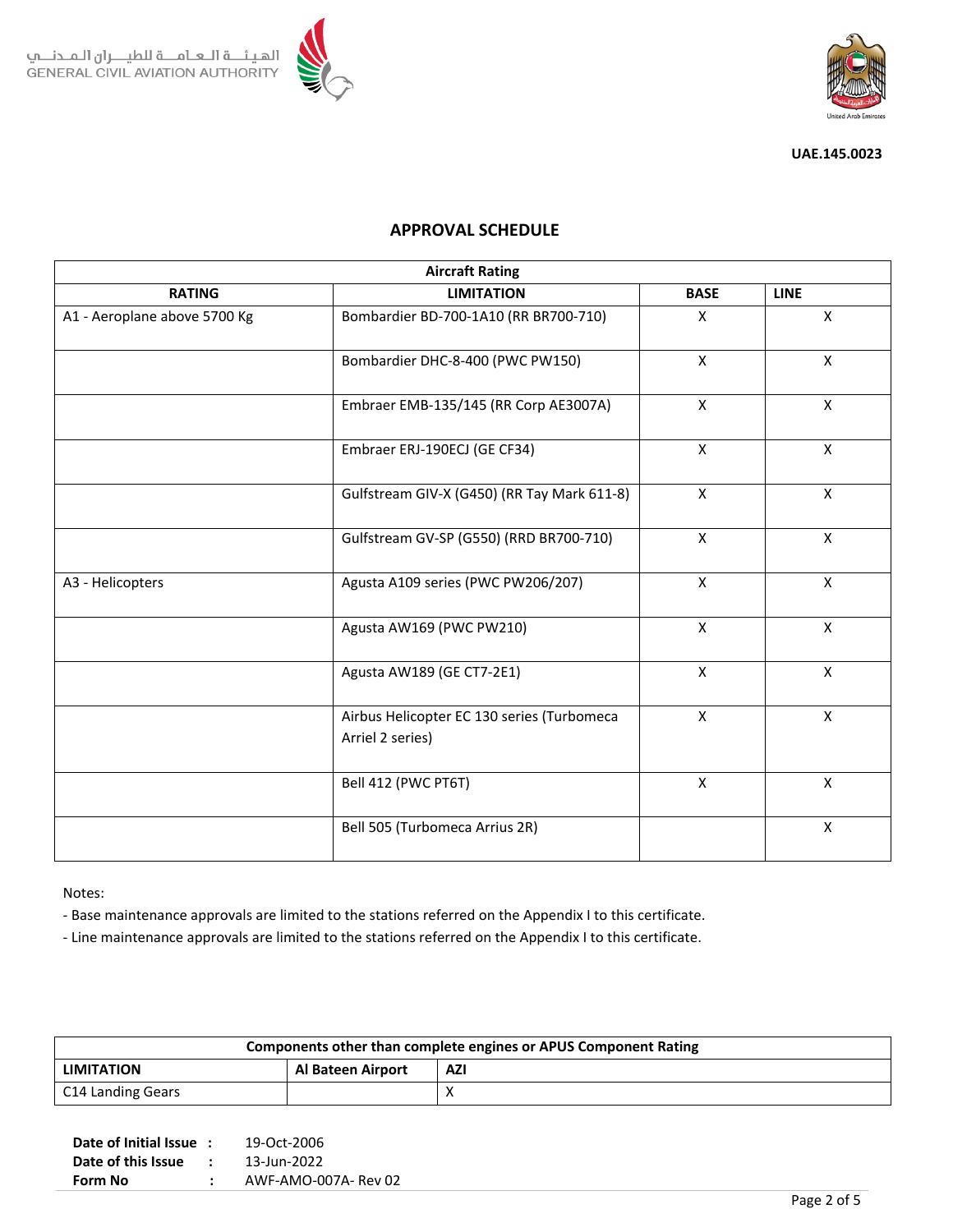



| C15 Oxygen                  |  |
|-----------------------------|--|
| C5 Electrical Power & Light |  |
| C6 Equipments               |  |

Note:

- Components in accordance with the Capability List defined in the Company MOE.

| <b>Specialized Services</b> |                                |            |  |  |  |  |  |  |
|-----------------------------|--------------------------------|------------|--|--|--|--|--|--|
| <b>RATING</b>               | <b>LIMITATION</b>              | <b>AZI</b> |  |  |  |  |  |  |
| Non Destructive             | <b>Eddy Current Inspection</b> | X          |  |  |  |  |  |  |
| <b>Testing</b>              |                                |            |  |  |  |  |  |  |
|                             | Liquid Penetrant Inspection    | х          |  |  |  |  |  |  |
|                             | Magnetic particle inspection   | х          |  |  |  |  |  |  |
|                             | Radiography Inspection         | Χ          |  |  |  |  |  |  |
|                             | <b>Ultrasonic Inspection</b>   | X          |  |  |  |  |  |  |

Notes:

- This approval schedule is limited to those products and activities specified in the scope of approval section contained in the approved GCAA Maintenance Organization Exposition.

- This approval schedule supersedes the previous approved certificate.

## **APPENDIX I LIMITATIONS OF BASE MAINTENANCE APPROVAL**

|                | <b>AIRCRAFT/ENGINE</b>                              |                                   |                                     |                                                                                 |                                  |                                             |                                                          |                                                    |                           |                                                                          |                                                                 |  |
|----------------|-----------------------------------------------------|-----------------------------------|-------------------------------------|---------------------------------------------------------------------------------|----------------------------------|---------------------------------------------|----------------------------------------------------------|----------------------------------------------------|---------------------------|--------------------------------------------------------------------------|-----------------------------------------------------------------|--|
| <b>Station</b> | Agusta<br>A109<br>series<br>(PWC<br>PW206/2<br>(07) | Agusta<br>AW169<br>(PWC<br>PW210) | Agusta<br>AW189<br>(GE CT7-<br>2E1) | Airbus<br>Helicopter<br>EC 130<br>series<br>(Turbome)<br>ca Arriel 2<br>series) | <b>Bell 412</b><br>(PWC<br>PT6T) | Bombardi<br>er BD-<br>(RR<br>BR700-<br>710) | l Bombardi l<br>700-1A10 er DHC-8-<br>400 (PWC<br>PW150) | Embraer<br>EMB-<br>135/145<br>(RR Corp<br>AE3007A) | Embraer<br>ERJ-<br>190ECJ | Gulfstrea<br>$m$ GIV-X<br>(G450)<br>(RR Tay<br>(GE CF34) Mark 611-<br>8) | Gulfstrea<br>m GV-SP<br>(G550)<br>(RRD<br><b>BR700-</b><br>710) |  |
| AZI            | X                                                   | X                                 | X                                   | X                                                                               | X                                |                                             | X                                                        |                                                    |                           |                                                                          |                                                                 |  |

| Date of Initial Issue: |               | 19-Oct-2006          |
|------------------------|---------------|----------------------|
| Date of this Issue     | $\mathcal{L}$ | 13-Jun-2022          |
| Form No                |               | AWF-AMO-007A- Rev 02 |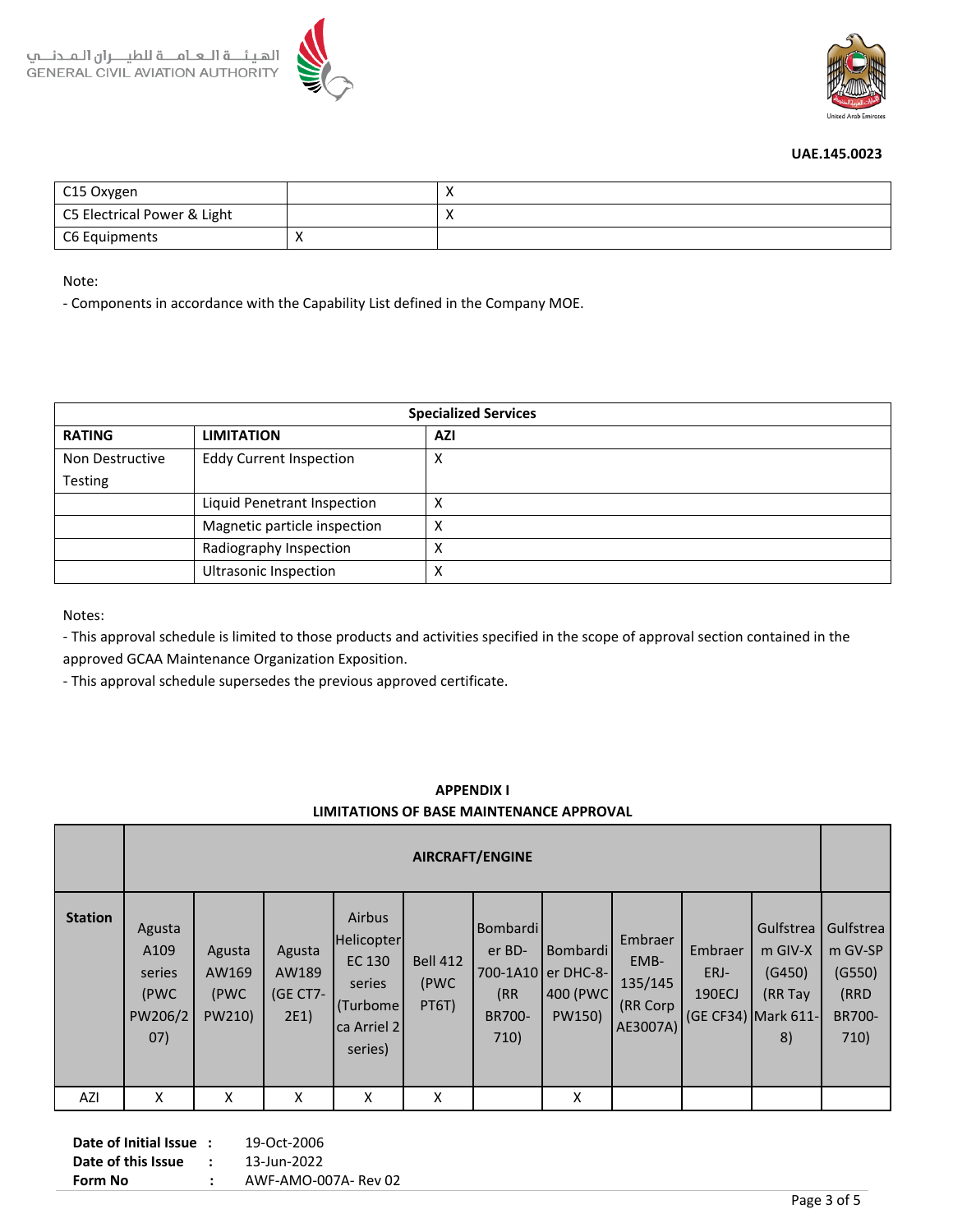



| <b>DWC</b> |          |  | $\lambda$ |  |  |  |
|------------|----------|--|-----------|--|--|--|
| KOC        | $\cdots$ |  |           |  |  |  |
| Heliport   |          |  |           |  |  |  |
| Ahmadi     |          |  |           |  |  |  |

#### **LIMITATIONS OF LINE MAINTENANCE APPROVAL**

|                                            | <b>AIRCRAFT/ENGINE</b>                             |                                   |                                     |                                                                                 |                                  |                                                    |                                                                        |                                                           |                                                   |                                            |                                       |                                                                                    |
|--------------------------------------------|----------------------------------------------------|-----------------------------------|-------------------------------------|---------------------------------------------------------------------------------|----------------------------------|----------------------------------------------------|------------------------------------------------------------------------|-----------------------------------------------------------|---------------------------------------------------|--------------------------------------------|---------------------------------------|------------------------------------------------------------------------------------|
| <b>Station</b>                             | Agusta<br>A109<br>series<br>(PWC<br>PW206/2<br>07) | Agusta<br>AW169<br>(PWC<br>PW210) | Agusta<br>AW189<br>(GE CT7-<br>2E1) | Airbus<br>Helicopt<br>er EC 130<br>series<br>(Turbom<br>eca Arriel<br>2 series) | <b>Bell 412</b><br>(PWC<br>PT6T) | <b>Bell 505</b><br>(Turbom<br>eca<br>Arrius<br>2R) | <b>Bombard</b><br>ier BD-<br>700-<br>1A10 (RR<br><b>BR700-</b><br>710) | <b>Bombard</b><br>ier DHC-<br>$8 - 400$<br>(PWC<br>PW150) | Embraer<br>EMB-<br>135/145<br>(RR Corp<br>AE3007A | Embraer<br>ERJ-<br>190ECJ<br>(GE)<br>CF34) | (G450)<br>(RR Tay<br>Mark<br>$611-8)$ | Gulfstrea Gulfstrea<br>m GIV-X $\vert$ m GV-SP<br>(G550)<br>(RRD<br>BR700-<br>710) |
| <b>AUH</b>                                 |                                                    |                                   |                                     |                                                                                 |                                  |                                                    |                                                                        | L5                                                        |                                                   |                                            |                                       |                                                                                    |
| AZI                                        | L5                                                 | L5                                |                                     | L5                                                                              | L5                               | L5                                                 | L5                                                                     | L5                                                        | L5                                                | L5                                         | L5                                    | L5                                                                                 |
| Bateen<br>Palace                           | L5                                                 | L5                                |                                     | L5                                                                              |                                  | L5                                                 |                                                                        |                                                           |                                                   |                                            |                                       |                                                                                    |
| <b>DWC</b>                                 |                                                    |                                   |                                     |                                                                                 |                                  |                                                    | L5                                                                     | L5                                                        | L5                                                | L5                                         | L5                                    | L5                                                                                 |
| Jumeirah<br>Palace,<br>Aerodro<br>me       | L5                                                 | L5                                |                                     | L5                                                                              |                                  | L5                                                 |                                                                        |                                                           |                                                   |                                            |                                       |                                                                                    |
| KOC<br>Heliport<br>Ahmadi                  |                                                    | L5                                |                                     |                                                                                 |                                  |                                                    |                                                                        |                                                           |                                                   |                                            |                                       |                                                                                    |
| <b>OMAS</b>                                |                                                    |                                   | L5                                  |                                                                                 | L5                               |                                                    |                                                                        |                                                           |                                                   |                                            |                                       |                                                                                    |
| Rashidiya<br>Palace<br>Ajman               | L5                                                 |                                   |                                     |                                                                                 |                                  |                                                    |                                                                        |                                                           |                                                   |                                            |                                       |                                                                                    |
| Umm<br>Shaif<br>Super<br>Complex<br>(USSC) |                                                    |                                   |                                     |                                                                                 | L2                               |                                                    |                                                                        |                                                           |                                                   |                                            |                                       |                                                                                    |

**Date of Initial Issue :** 19-Oct-2006 **Date of this Issue :** 13-Jun-2022 **Form No :** AWF-AMO-007A- Rev 02